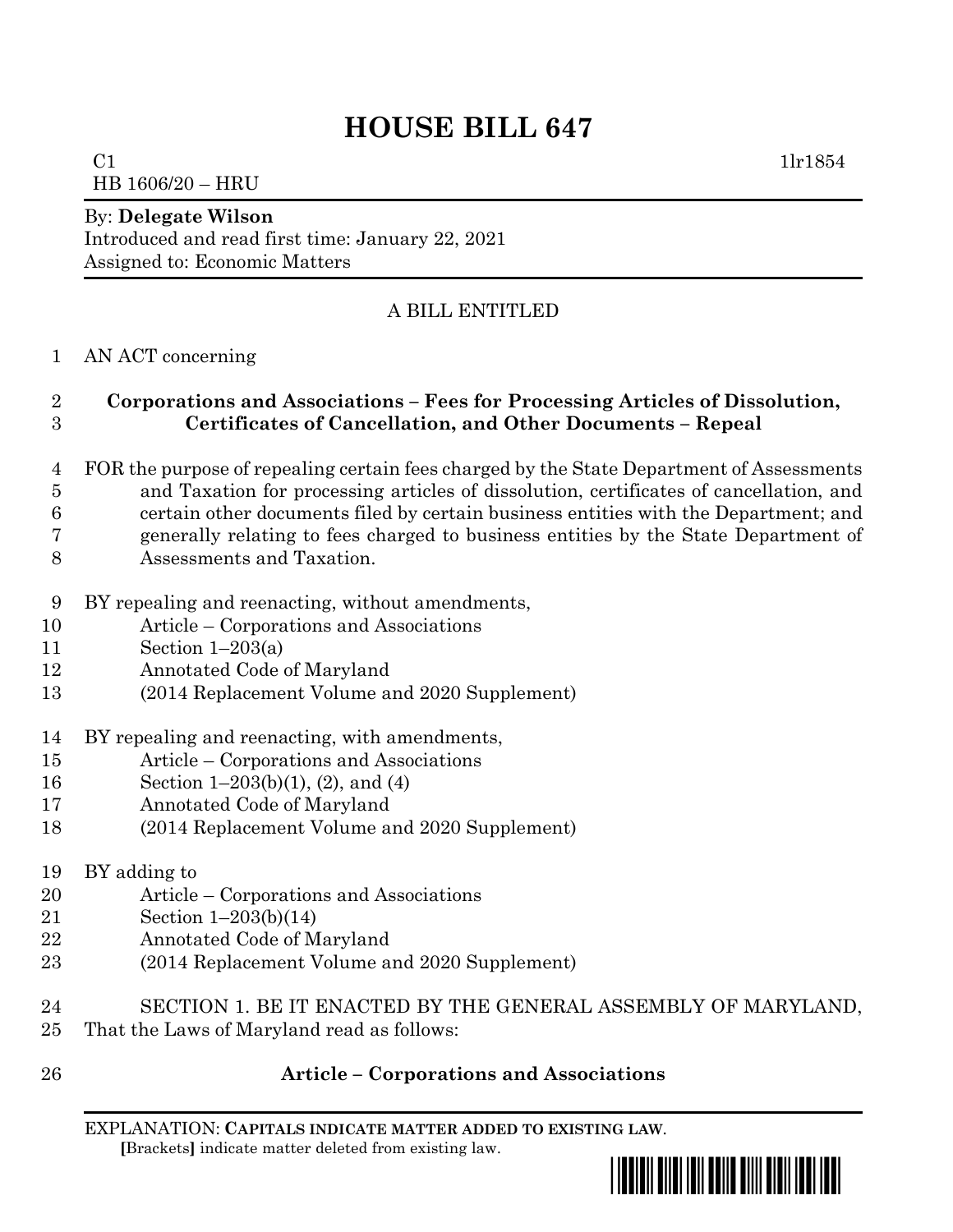- 
- 1–203.

2 (a) In addition to any organization and capitalization fee required under  $\S 1-204$  of this subtitle, subject to subsection (c) of this section, the Department shall collect the fees specified in subsection (b) of this section.

 (b) (1) Except as provided in paragraph (10) of this subsection, for each of the following documents, the nonrefundable processing fee is \$100:

 Document Articles of incorporation Articles of amendment Articles of extension Articles of restatement of charter Articles of amendment and restatement Articles supplementary Articles of share exchange Articles of consolidation or merger **[**Articles of dissolution**]** Articles of revival for stock corporation Articles of revival for nonstock corporation Articles of conversion (2) For each of the following documents, the nonrefundable processing fee is as indicated: 22 (i) Notice of change of address of principal office.........................\$25 23 (ii) Notice of change of name or address of resident agent..............\$25, up to a maximum of \$30,000 for a bulk filing (iii) Certificate of correction………………........................................\$25 (iv) **[**Any**] EXCEPT AS PROVIDED IN PARAGRAPH (14) OF THIS SUBSECTION, ANY** other documents……………….……………..........................................\$25 (4) For each of the following documents recorded or filed the nonrefundable processing fee is \$100: (i) Certificate of limited partnership, certificate of limited liability partnership, articles of organization of a limited liability company, certificate of trust of a business trust, including certificates of amendment **[**and certificates of cancellation**]**, certificates of reinstatement, and articles of reinstatement; and (ii) Any statement filed by a partnership under Title 9A of this article.